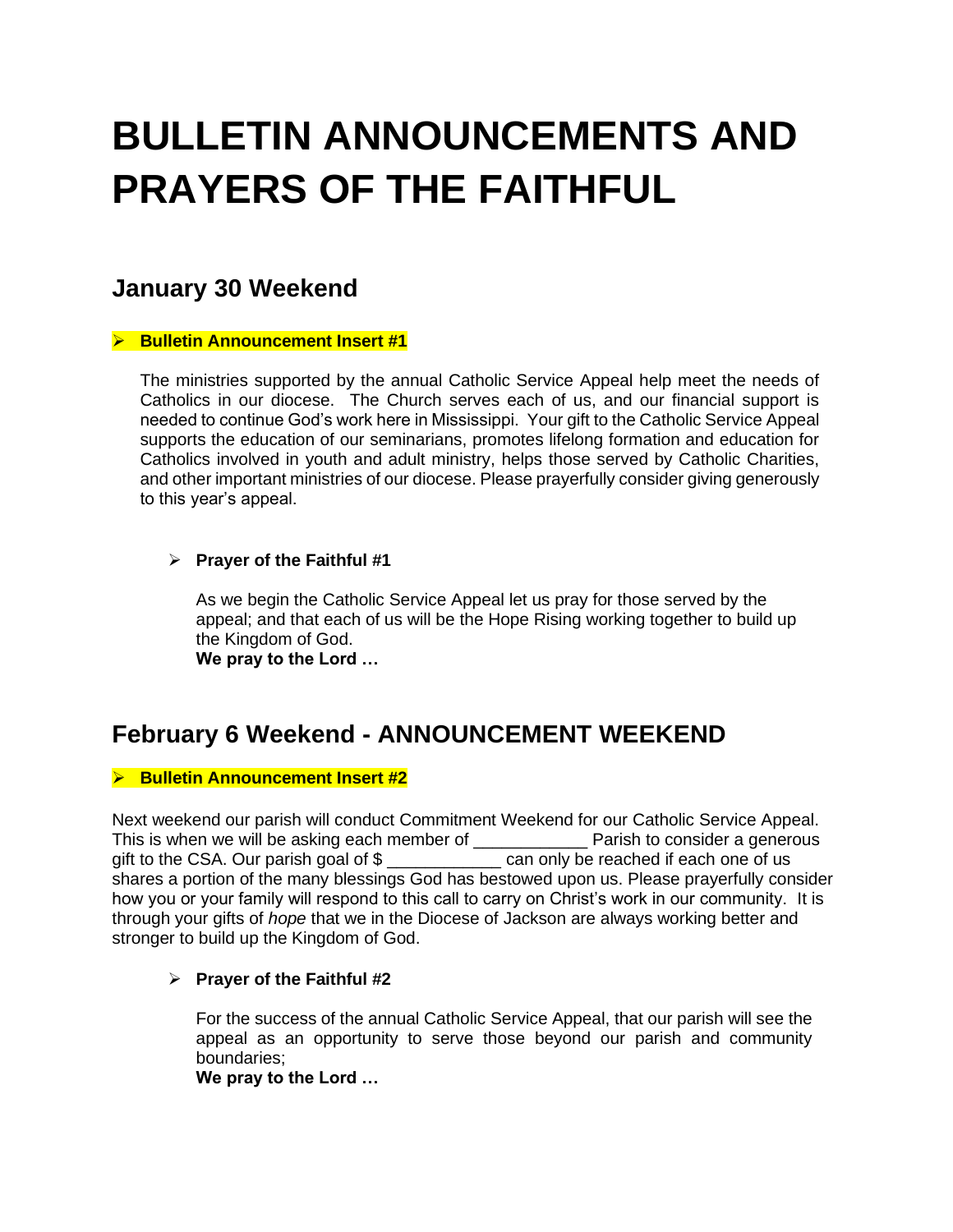# **February 13 Weekend - CATHOLIC SERVICE APPEAL WEEKEND**

#### ➢ **Bulletin Announcement Insert #3**

Each pledge made to the annual Catholic Service Appeal makes a difference because all parishes participate in the appeal, and the gifts of many enable our diocese to deliver needed ministries and services. Through your gift, you are the extraordinary hope of Christ. You are the Hope Rising!

#### ➢ **Prayer of the Faithful** #**3**

That the Catholic Service Appeal may be successful here at *(insert parish name),*  and that our response may reflect our commitment to our Diocesan ministries and to serve our brothers and sisters in need; **We pray to the Lord …**

# **February 20 Weekend**

#### ➢ **Bulletin Announcement Insert #4**

We wish to thank everyone who made a gift or pledge to the Catholic Service Appeal last weekend. If you have not made your gift to the appeal, please prayerfully consider doing so today. Envelopes are available at the back of the church and may be placed in the collection basket. No matter the size of the gift, we pray that you will participate in these important ministries of our Church. Donations can also be made online at the Diocese of Jackson website. Click on 'Giving' at the top of the website page.

#### ➢ **Prayer of the Faithful #4**

We give thanks for the generosity of the people from *(insert parish name),* who have contributed to the Catholic Service Appeal, which helps serve the ministries and charitable works of our Diocese; **We pray to the Lord …**

## **February 27 Weekend**

#### ➢ **Bulletin Announcement Insert #5**

As a Catholic community we are all joined together by our faith. Each year we are asked by Bishop Kopacz to support the Catholic Service Appeal. It is our opportunity to reach out to those in need and support the diocesan ministries. To date, *(insert parish name)* has raised *(insert \$ amount from Diocesan website).* If you have not already contributed, you can give online at jacksondiocese.org or mail you pledge card today.

#### ➢ **Prayer of the Faithful #5**

That we, the members of *(insert parish name),* may unite in service to the Lord to support the educational, spiritual, pastoral, and charitable works of our diocese with generous gifts; **We pray to the Lord …**